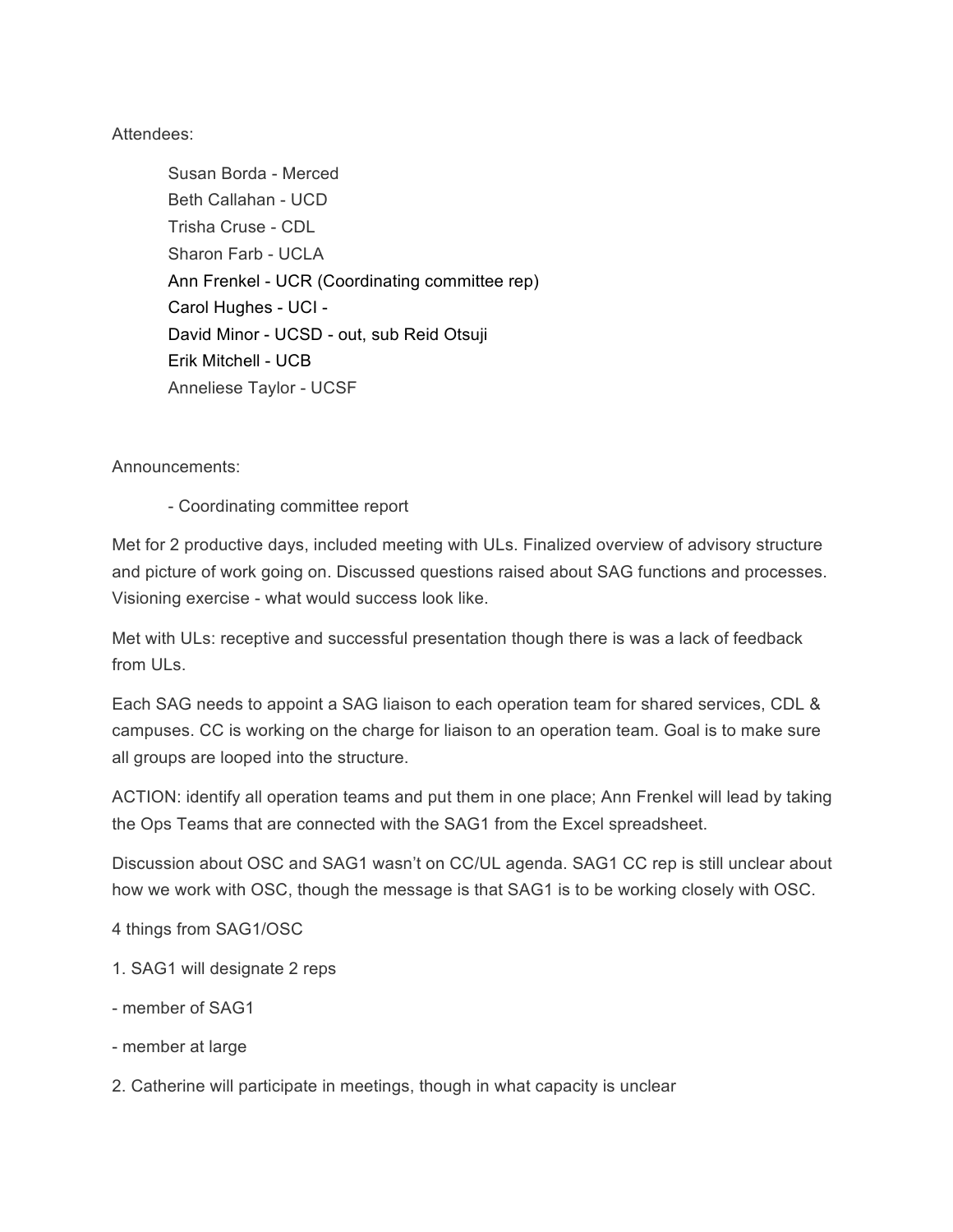3. General agreement of relationship with SAG1 & OSC.

4. Karen & Laine were going to take up the task of how the two groups would work together.

CC and SAG chairs met to discuss questions of coordination, overlap, general process issues. These meeting will be ongoing.

- there is overlap between SAGs

Discussion topics:

- 1. SCP CKG call is out. Comments?
- SAG1 is officially named in charge: from CC perspective, if there is a clear tie to a SAG it is called out. No specific obligation to/for SAG1
- Is this the same group as the SCOs? Is the work the same? Publishing means...
- This group seems to have a more narrow focus
- Wanted to separate itself from the SAG1 name
- Increasingly there are libraries that doing things closely resemble publishing, not necessarily covered by this group
- Will cover funding agency compliance: data, scholarship
- This is a CKG, it may be ok for the scope to be blurry
- Annelise will bring that one field involved (compliance) includes data management
- 2. Update on the Knowledge Unlatched pilot group
	- Group is launched
- 3. Update on the OA Fund Assessment group
- Group is launched.
- 4. Systemwide plan and priorities for FY 2014-2017 (25 mins)
	- i. Beth has lead in crafting the team basics section (put links on wiki page)
		- Please use Google docs version for commenting and editing.
		- ACTION: review & comment by next meeting. All team members.
		- Table: discussion on priorities for next meeting
	- ii. Trisha has lead in crafting stakeholders and audiences section
		- Trish will flesh out text for stakeholders & audiences
	- iii. We need to start assigning names and dates to the other sections, ESPECIALLY ones related to OSC/SC: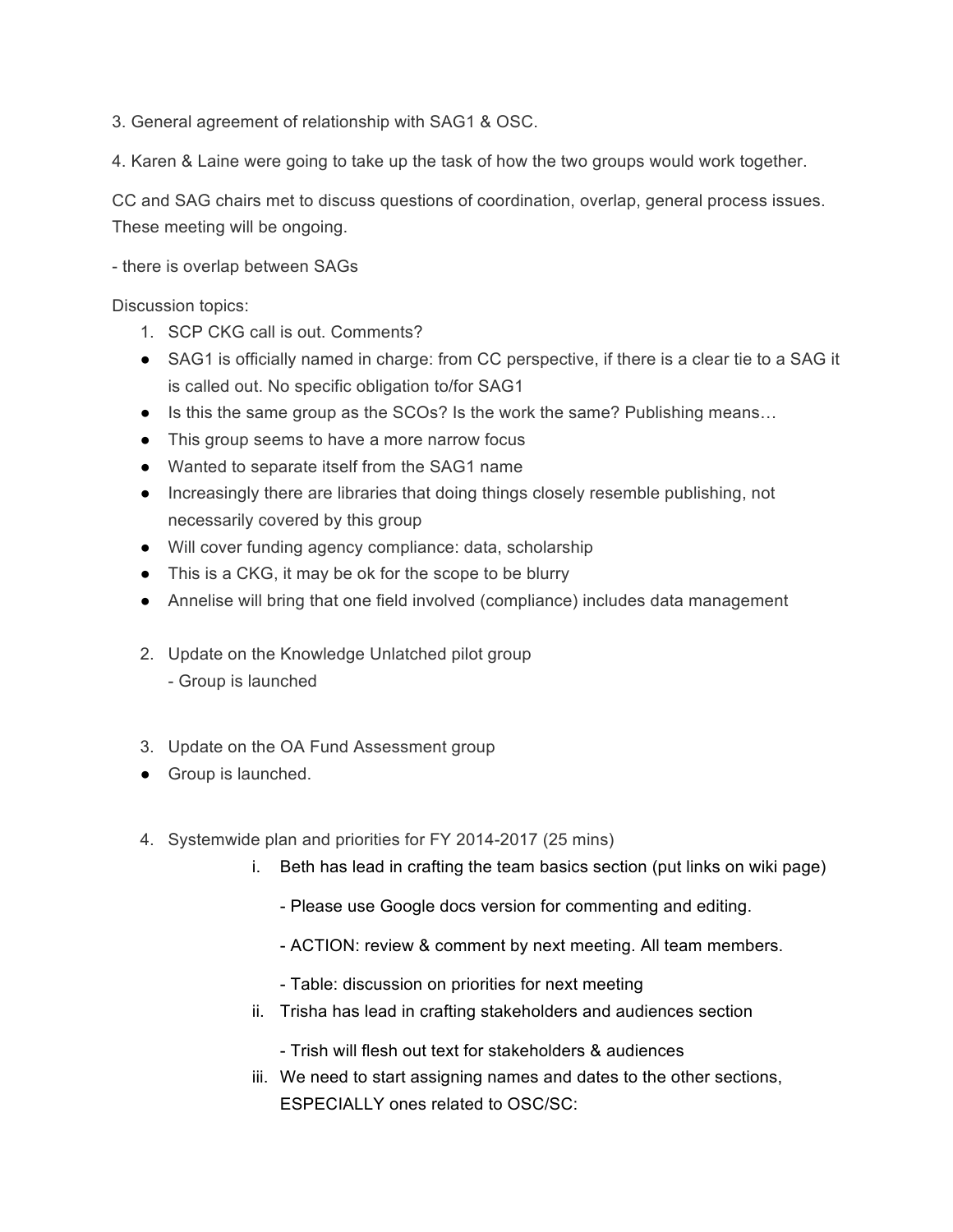## - ACTION: table for David to clarify

- 5. DMPTool Operations team questions lingering from last time. (10 mins)
	- a. Still have questions about: how does this compare to CDL operations team, campus liaisons and what the specific things this group will be doing. Related: can we just have one person/team at each campus that deals with each of the tools? [post meeting note: the functions of technical work and public services work for the tools are often handled by different library departments I would imagine].

Question: There is a DMPTool operations team (CDL). This tool is in SAG1 portfolio. The DMPTool liaison group has formed. Do we need to do a systemwide project for the DMPTool?

ACTION: SAG1 will declare a liaison to DMPTool operations group but not the liaison group

ACTION: SAG1 will wait & see if there is need for more involvement

## **New Discussion item: PeerJ**

ACTION: Ask Ivy to SAG1 meeting to talk about PeerJ

Discussion about the PeerJ model. What is the point of an institutional model? Are they working only with libraries? Would they take Office of Research money? Should SAG1 take on helping libraries work with the Office of Research on funding this model.

It is uneven funding for subdisciplines? What could be done?

What should SAG1 do? We have a responsibility to look at the different models. Ties to guidelines for responsible publishing. We have discussed updating the guidelines so we can address all options as they come up.

Good to approach more globally, perhaps update the guidelines and identify more models.

Look at:

- ownership
- how each model deals with using their stuff
- other

-- come up with policy to guide how SAG1 supports

ACTION: Erik will reach out to UCB contact(s) for more information about UCB's PeerJ